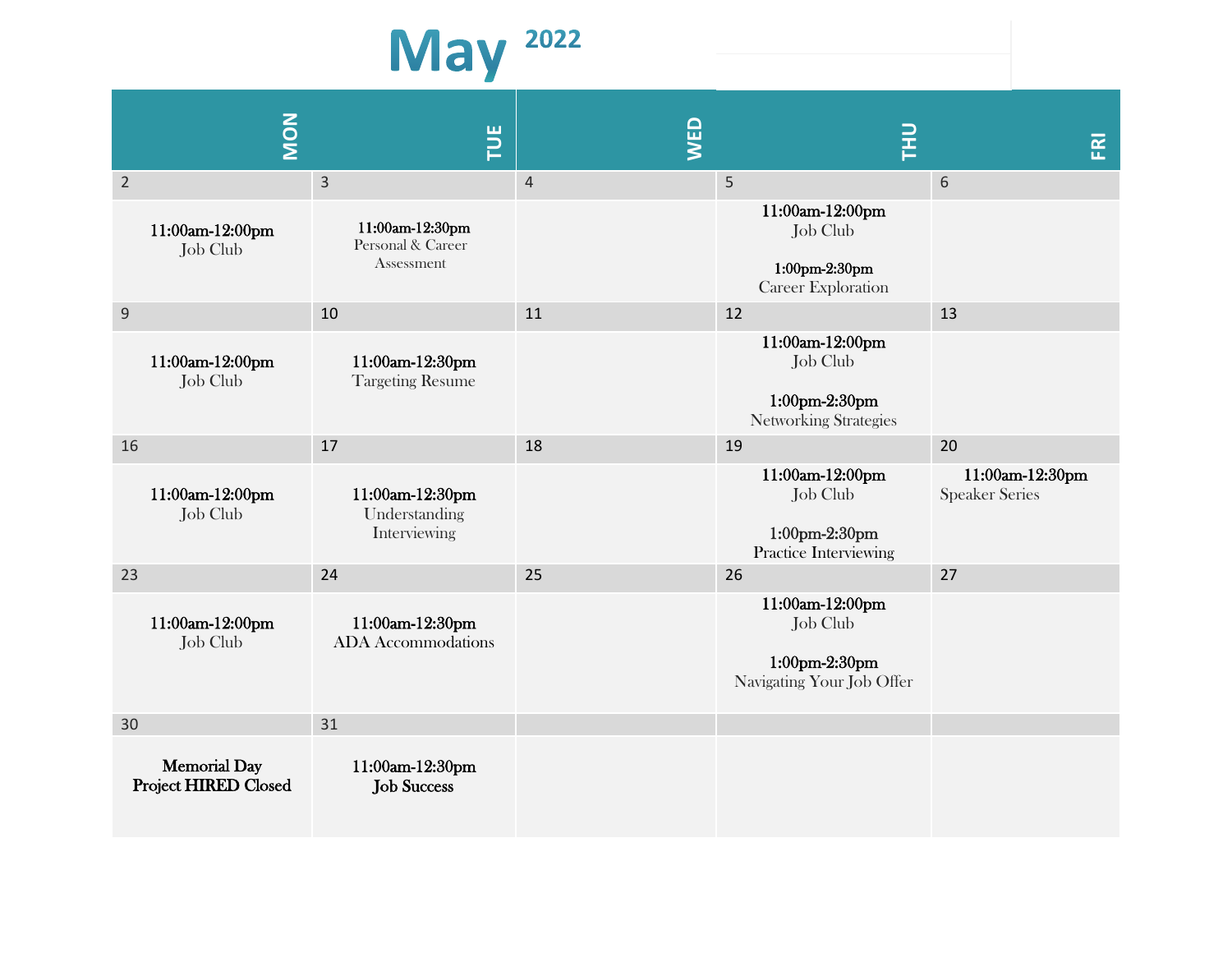## ABOUT OUR WORKSHOPS

| <b>PERSONAL &amp; CAREER ASSESSMENT</b>                                                                                                                                                                                                                                                                                                                                                                                                                                                                                              | <b>CAREER EXPLORATION</b>                                                                                                                                                                                                                                                        | <b>TARGETING YOUR RESUME</b>                                                                                                                                                                                                                                                                                                                                                                                                                                                        |
|--------------------------------------------------------------------------------------------------------------------------------------------------------------------------------------------------------------------------------------------------------------------------------------------------------------------------------------------------------------------------------------------------------------------------------------------------------------------------------------------------------------------------------------|----------------------------------------------------------------------------------------------------------------------------------------------------------------------------------------------------------------------------------------------------------------------------------|-------------------------------------------------------------------------------------------------------------------------------------------------------------------------------------------------------------------------------------------------------------------------------------------------------------------------------------------------------------------------------------------------------------------------------------------------------------------------------------|
| This workshop is the starting point to help you                                                                                                                                                                                                                                                                                                                                                                                                                                                                                      | Building on the previous workshop, this class                                                                                                                                                                                                                                    | This workshop will provide you with the                                                                                                                                                                                                                                                                                                                                                                                                                                             |
| focus on your career choice and job search. Gain                                                                                                                                                                                                                                                                                                                                                                                                                                                                                     | will provide you with the tools and resources                                                                                                                                                                                                                                    | steppingstones to create outstanding resumes.                                                                                                                                                                                                                                                                                                                                                                                                                                       |
| tools to build your confidence and prepare for                                                                                                                                                                                                                                                                                                                                                                                                                                                                                       | needed to identify and gather key                                                                                                                                                                                                                                                | Determine what type of resume suits your                                                                                                                                                                                                                                                                                                                                                                                                                                            |
| your job search journey. Identify your core                                                                                                                                                                                                                                                                                                                                                                                                                                                                                          | information about career and job                                                                                                                                                                                                                                                 | background and then start writing the key                                                                                                                                                                                                                                                                                                                                                                                                                                           |
| values and learn how they affect your personal                                                                                                                                                                                                                                                                                                                                                                                                                                                                                       | opportunities that best fit your skills,                                                                                                                                                                                                                                         | components. Learn about SAR (Situation, Action,                                                                                                                                                                                                                                                                                                                                                                                                                                     |
| life and your career transition. Identify and                                                                                                                                                                                                                                                                                                                                                                                                                                                                                        | interests, values and needs.                                                                                                                                                                                                                                                     | Result) statements and write two of your own                                                                                                                                                                                                                                                                                                                                                                                                                                        |
| prioritize your skills. Learn how to create SMART                                                                                                                                                                                                                                                                                                                                                                                                                                                                                    | Learn the Project HIRED Step by Step plan to                                                                                                                                                                                                                                     | personal SAR statements. Learn to write eye                                                                                                                                                                                                                                                                                                                                                                                                                                         |
| goals and how to integrate them into your job                                                                                                                                                                                                                                                                                                                                                                                                                                                                                        | Career Exploration. Learn how to execute                                                                                                                                                                                                                                         | catching cover letters.                                                                                                                                                                                                                                                                                                                                                                                                                                                             |
| search.                                                                                                                                                                                                                                                                                                                                                                                                                                                                                                                              | successful informational interviews and stay                                                                                                                                                                                                                                     | NOTE: Meet with your career counselor after                                                                                                                                                                                                                                                                                                                                                                                                                                         |
| NOTE: Ask your career counselor to review your                                                                                                                                                                                                                                                                                                                                                                                                                                                                                       | motivated and organized throughout your                                                                                                                                                                                                                                          | the class to finalize your resumes and cover                                                                                                                                                                                                                                                                                                                                                                                                                                        |
| assessment results with you for more insight!                                                                                                                                                                                                                                                                                                                                                                                                                                                                                        | career search.                                                                                                                                                                                                                                                                   | letters.                                                                                                                                                                                                                                                                                                                                                                                                                                                                            |
| <b>NETWORKING STRATEGIES</b><br>Learn about a variety of networking<br>opportunities and find out how networking can<br>increase your access to the job market and<br>improve your employment prospects. You'll<br>create your elevator speech, so you are always<br>ready to introduce yourself. You'll come away<br>with your networking plan and a LinkedIn<br>introduction statement.<br>NOTE: Watch for Project HIRED Speaker Events<br>where you will have an opportunity to practice<br>the networking skills you will learn. | <b>UNDERSTANDING INTERVIEWING</b><br>You will learn effective interviewing<br>techniques, how to prepare for interviews<br>and how to present your accomplishments.<br>Additionally, you will understand the<br>significance that ATTITUDE plays in the<br>interviewing process. | <b>PRACTICE INTERVIEWING</b><br>Make sure you are prepared for the important<br>day of your interview. Polish your interviewing<br>skills, practice answering commonly asked<br>questions and receive feedback in a safe and<br>supportive environment! Practice, practice,<br>practice!<br>NOTE: Meet with your career counselor to do a<br>mock interview before you go to an interview.<br>*WS 5: Understanding Interviewing is required<br>before signing up for this workshop. |
| <b>AMERICANS WITH DISABILITIES ACT &amp;</b>                                                                                                                                                                                                                                                                                                                                                                                                                                                                                         | <b>NAVIGATING YOUR JOB OFFER</b>                                                                                                                                                                                                                                                 | <b>JOB SUCCESS</b>                                                                                                                                                                                                                                                                                                                                                                                                                                                                  |
| <b>ACCOMMODATIONS</b>                                                                                                                                                                                                                                                                                                                                                                                                                                                                                                                | This workshop will help you to understand                                                                                                                                                                                                                                        | Set yourself up for success and professionalism                                                                                                                                                                                                                                                                                                                                                                                                                                     |
| This workshop explains your employment rights                                                                                                                                                                                                                                                                                                                                                                                                                                                                                        | the process after you receive a job offer.                                                                                                                                                                                                                                       | at your new job. You worked hard to get the job                                                                                                                                                                                                                                                                                                                                                                                                                                     |
| and protections under the Americans with                                                                                                                                                                                                                                                                                                                                                                                                                                                                                             | Know your earning potential and have                                                                                                                                                                                                                                             | so keep the momentum going. Find out about                                                                                                                                                                                                                                                                                                                                                                                                                                          |